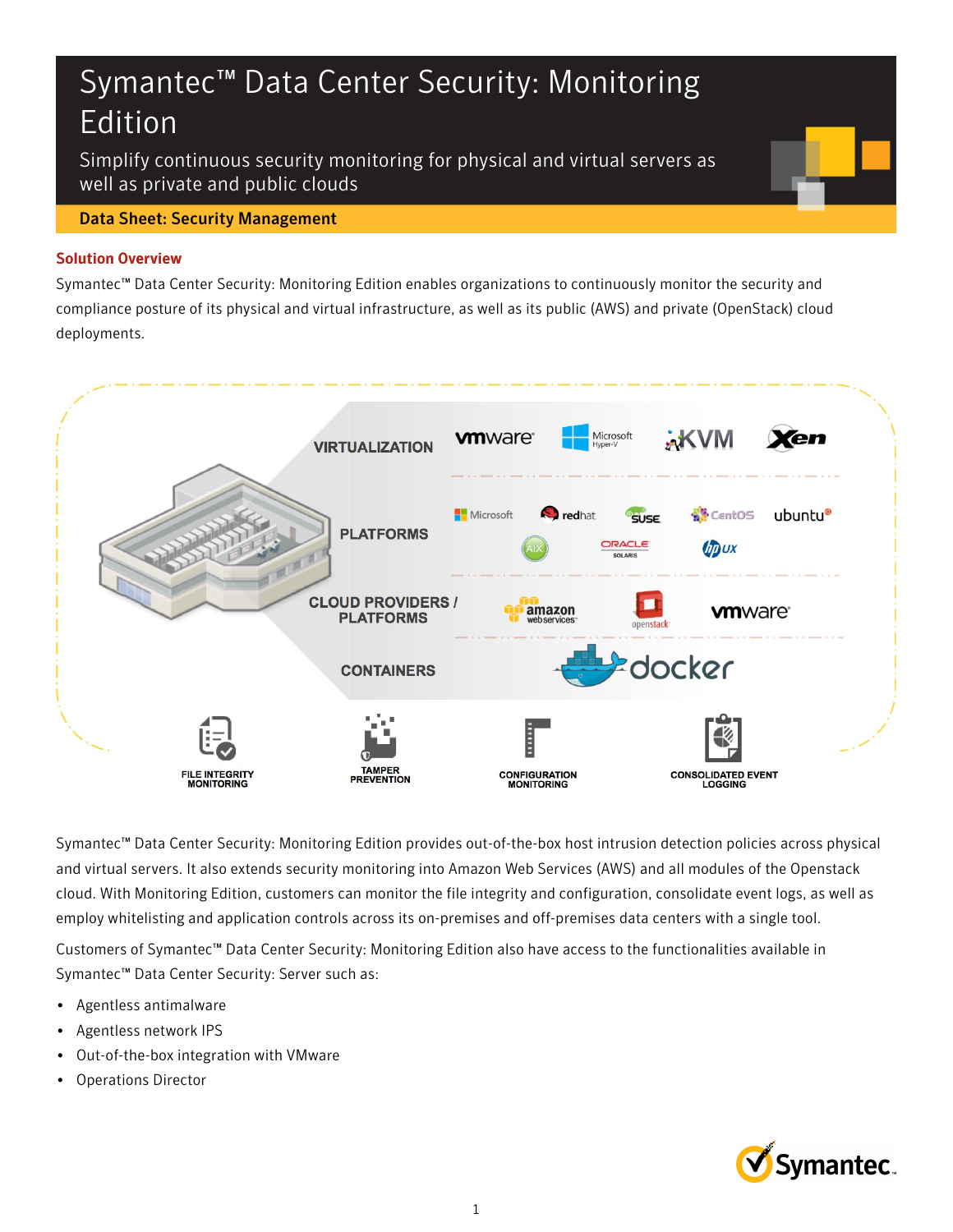# Data Sheet: Security Management Symantec™ Data Center Security: Monitoring Edition

## For more information, refer to the [Symantec™ Data Center Security: Server Datasheet](https://www.symantec.com/data-center-security/)

### Why Symantec™ Data Center Security: Monitoring Edition?

Symantec™ Data Center Security: Monitoring Edition is a good fit for your organization if your team is asking any of the questions below:

- How do I effectively identify policy violations and suspicious activities at an application- or instance-level, in real-time, across my physical and virtual servers, as well as across my AWS and OpenStack clouds?
- How do I effectively monitor the security and compliance posture of my organization's AWS and Openstack cloud deployments at the application- and instance-level?
- How do I simplify continuous monitoring and compliance reporting across my physical and virtual servers, as well as across my AWS and OpenStack clouds?
- How do detect and identify changes to files in real-time across my physical and virtual servers, as well as across my AWS and OpenStack clouds?
- How can I provision security so that it is able to keep up with the speed of business and IT?

# What's New In Data Center Security: Monitoring Edition 6.7?

- Enhanced Visibility
	- Security Administrators can view containers, their metadata and status, both online and offline
- Stonger Compliance
	- Security Administrators will be able to apply Unix realtime security and compliance monitoring policy to the Docker host. The host as well as the containers will be monitored, including real-time file monitoring of the Docker host and all containers
	- Security Administrators can insure files and services specified in the CIS Docker Benchmark are being monitored
- Simplified Management

– Development operations will be able to integrate security and compliance into the container management process

#### Standard Features

- Security Monitoring across physical and virtual servers including:
	- Real-time file integrity monitoring: Identify changes to files in real-time including who made the change and what change occurred
	- Configuration Monitoring: Identify policy violations and suspicious activity in real-time
	- Consolidated Event Logging: Consolidate and forward logs for long term retention, reporting, and forensic analysis
	- File and System Tamper Prevention: Lock down configuration, settings, and files
	- Dashboards: Easily identify any abnormal event activity and monitor your key performance indicators
- Security monitoring of OpenStack Data center infrastructure including:
	- Configuration Changes: configuration files changes are monitored using real-time file integrity monitoring
	- Keystone Program files: Python files of modules are monitored to avoid file tampering of important system services.
	- Keystone Data: Changes to user account, role and tenant data are monitored closely to be aware of changes to identify data.
	- Access monitoring: Monitor user access through web interface
- Security monitoring of AWS public and hybrid clouds (VPCs) including:
	- Security configuration monitoring

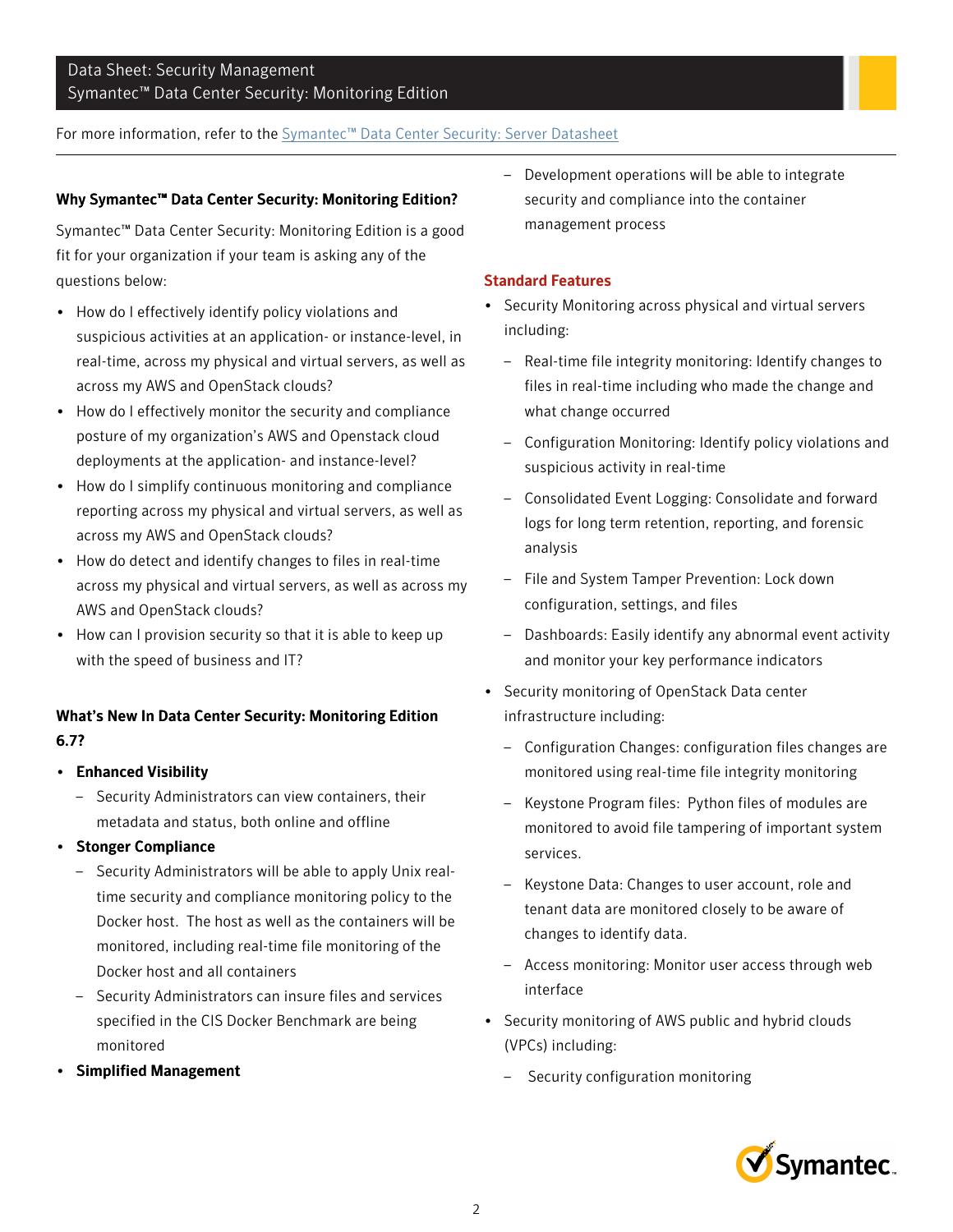# Data Sheet: Security Management Symantec™ Data Center Security: Monitoring Edition

- File integrity monitoring,
- Whitelisting with application control for on-premises and off-premises data centers,
- Security automation across the cloud environment via REST API.
- Features and capabilities available in Symantec™ Data Center Security: Server including:
	- Agentless antimalware, agentless network IPS and file reputation services.
	- Auto-deployment and provision of Security Virtual Appliance to ESX host in a cluster.
	- Network based threat detection and protection (Network IPS).
	- Operations Director to automate and orchestrate security provisioning for newly created workloads.
	- Unified Management Console (UMC) delivers a consistent management experience across Data Center Security products.

#### Customer Benefits

- Single tool to effectively identify policy violations and suspicious activities at an application or instance-level, in real-time, across the physical and virtual servers, as well as across AWS and OpenStack clouds.
- Simplify monitoring and compliance reporting of the security and compliance posture of AWS and Openstack cloud deployments at the application- and instance-level.
- Detect and identify changes to files in real-time across physical and virtual servers, as well as across AWS and OpenStack clouds.
- Optimize network and application performance of guest and hosts via agentless antimalware and agentless network IPS.
- Increase operational effectiveness by providing a singleinstance security service per host that protects all virtual machines.
- Enable always-on security during new workload provisioning, thus reducing the security tax
- Monitor and protect physical and virtual data centers.
- Fully instrumented REST API provides corresponding API for all console actions to enable full internal and external Cloud automation.
- Simplify continuous monitoring and compliance reporting of hybrid data center infrastructures for cybersecurity and compliance.

#### Symantec™ Data Center Security Solutions

Symantec™ Data Center Security enables organizations to harden their physical and virtual servers, securely transition into software-defined data centers, and enable applicationcentric security across their public, private and private cloud environments.

The Symantec™ Data Center Security Product family includes:

Symantec™ Data Center Security: Server delivers agentless anti-malware, agentless network IPS, in-guest file quarantine, file reputation services for VMware hosts and virtual guests. It integrates with VMware vCenter, VMware NSX, Palo Alto Networks Next Generation Firewall and Rapid 7 Nexpose to automate and orchestrate application-level security throughout the lifecycle of an the workload.

#### Symantec™ Data Center Security: Monitoring

Edition delivers security detection and monitoring capabilities for both physical and virtual server infrastructures. In addition to delivering agentless antimalware protection, Symantec™ Data Center Security: Monitoring Edition combines agent-less malicious code protection along with intrusion detection, file integrity and configuration monitoring. With Symantec™ Data Center Security: Monitoring Edition, customers are also able to monitor OpenStack based data centers including configuration changes, access monitoring, and Keystone data.

Symantec™ Data Center Security: Server Advanced protects both physical and virtual servers in on-prem, hybrid, and cloud-based data centers by delivering (1) application and